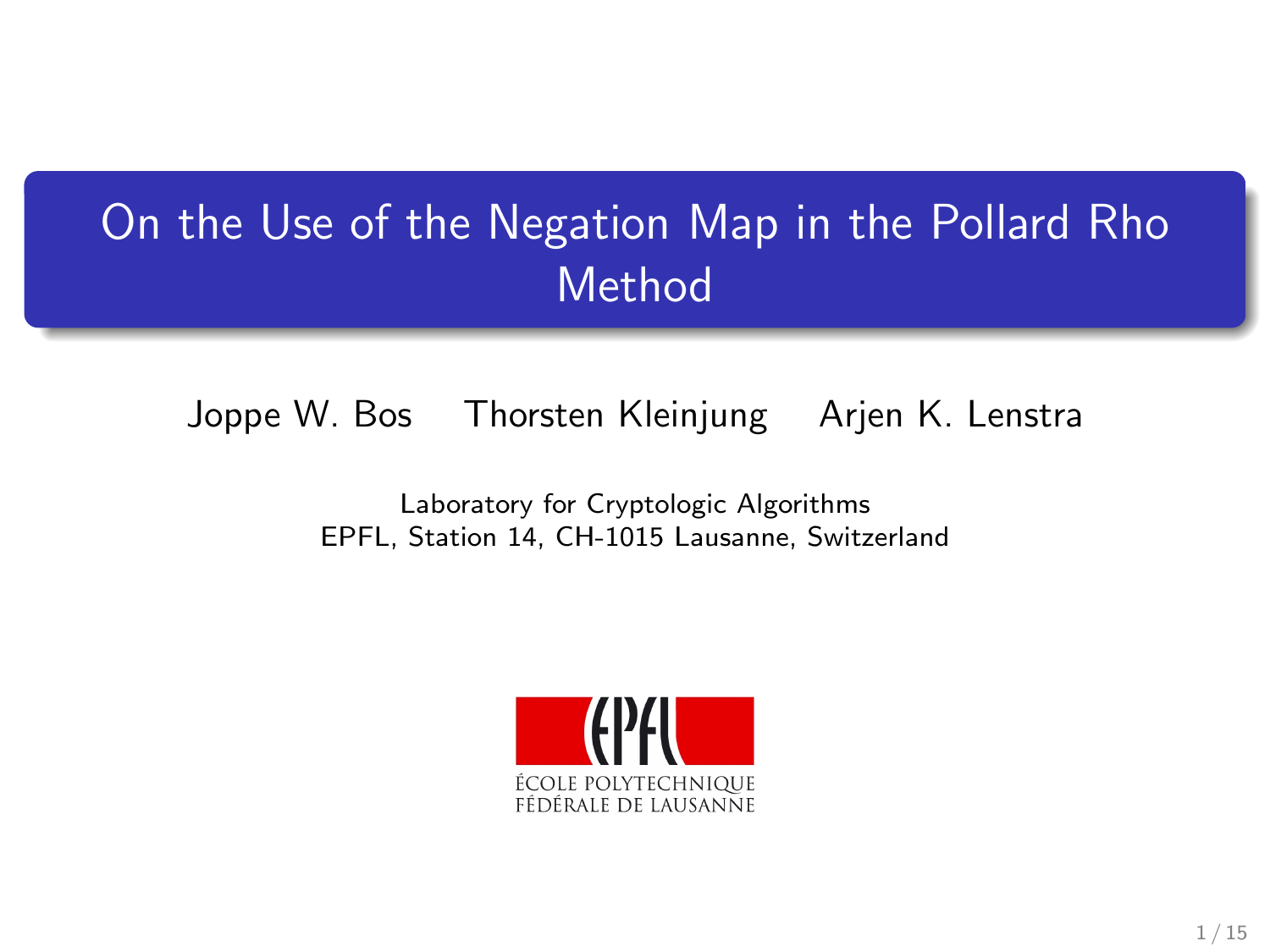Study the negation map in practice when solving the elliptic curve discrete logarithm problem over prime fields.

### Cryptography

- The Suite B Cryptography by the NSA allows elliptic curves over prime fields only.
- $\bullet$  Solve ECDLPs fast  $\rightarrow$  break ECC-based schemes.

### Using the (parallelized) Pollard  $\rho$  method

- 79-, 89-, 97- and 109-bit (2000) prime field Certicom challenges
- the recent (2009) 112-bit prime field ECDLP

have been solved.

Textbook optimization: negation map  $(\sqrt{2}% ,\mathrm{d}\omega)$  speed-up) (not used in any of the prime ECDLP records)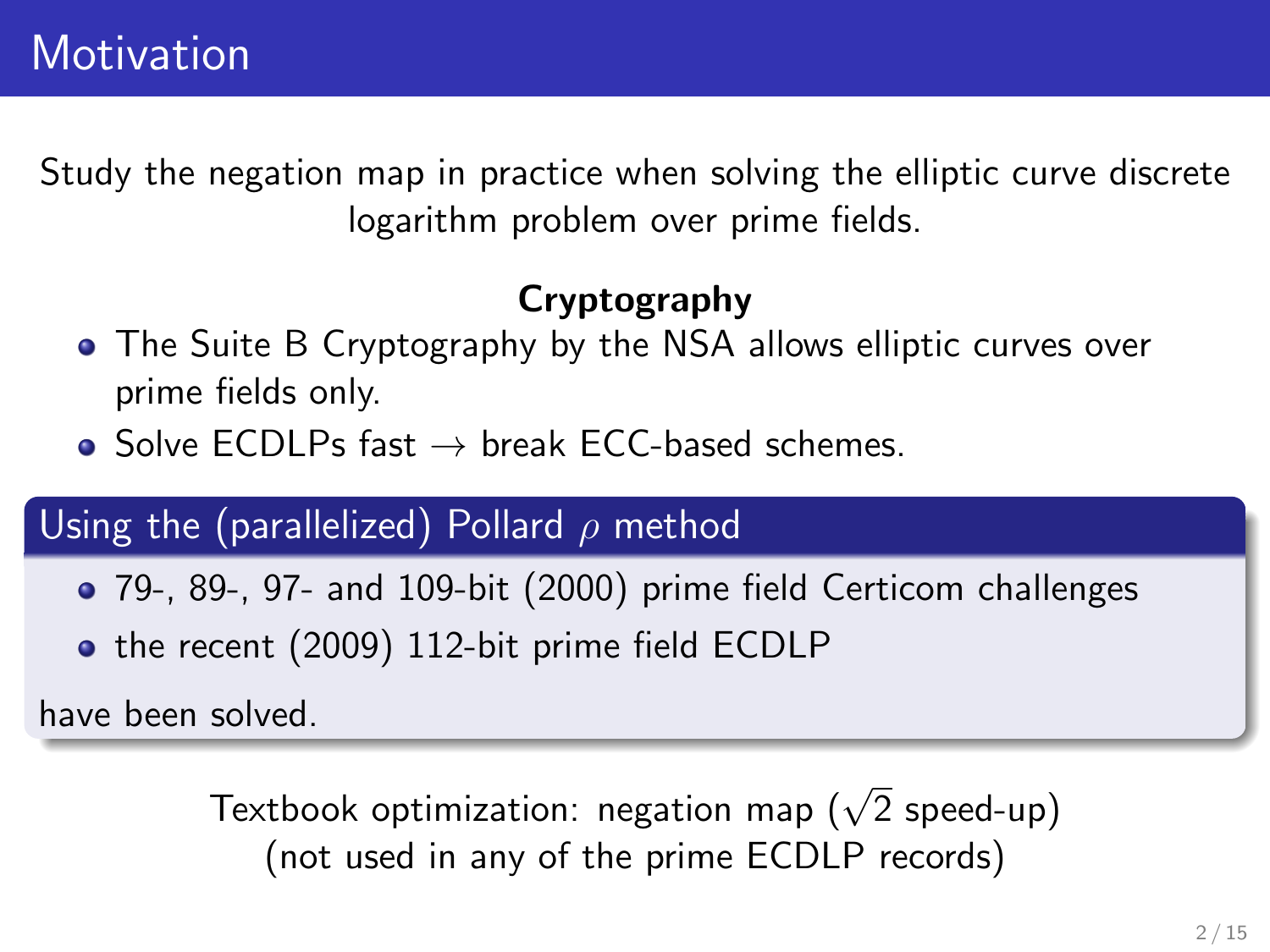### The Elliptic Curve Discrete Logarithm Problem

Let p be an odd prime and  $E(\mathbf{F}_p)$  an elliptic curve over  $\mathbf{F}_p$ . Given  $\mathfrak{g} \in E(\mathbf{F}_n)$  of prime order q and  $\mathfrak{h} \in \langle \mathfrak{g} \rangle$  find  $m \in \mathbb{Z}$  such that  $mq = \mathfrak{h}$ .

Believed to be a hard problem (of order  $\sqrt{q}$ ). Algorithms to solve ECDLP: Baby-step Giant-step, Pollard  $\rho$ , Pollard Kangaroo

#### Basic Idea

Pick random objects:  $u\mathfrak{a} + v\mathfrak{h} \in \langle \mathfrak{a} \rangle$  (u,  $v \in \mathbb{Z}$ ) Find duplicate / collision:  $u\mathfrak{g} + v\mathfrak{h} = \bar{u}\mathfrak{g} + \bar{v}\mathfrak{h}$ . If  $\bar{v} \not\equiv v \mod q$ ,  $m = \frac{u - \bar{u}}{\bar{v} - v} \mod q$  solves the discrete logarithm problem. Expected number of random objects:  $\sqrt{\pi q/2}$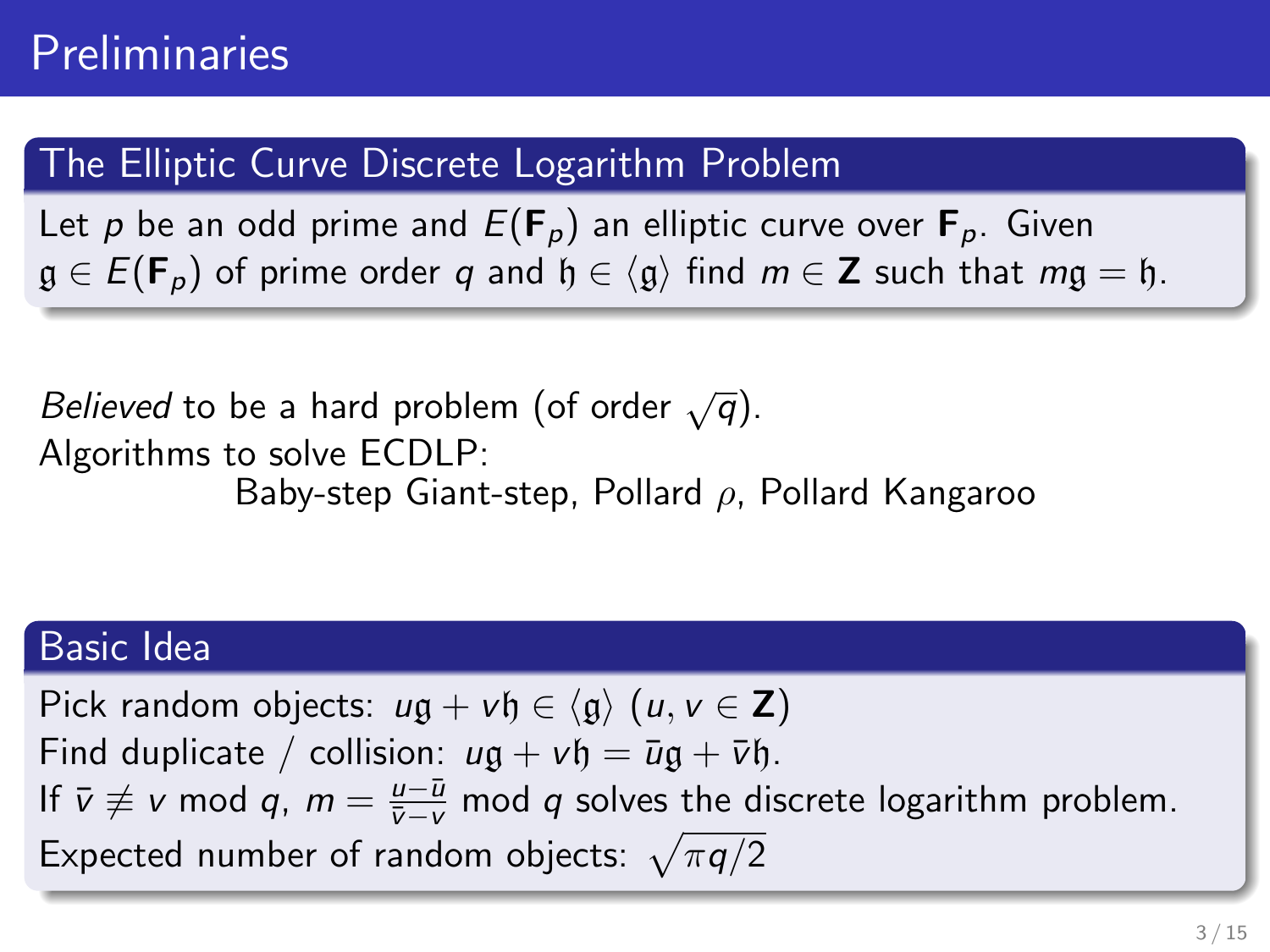Approximate random walk in  $\langle \mathfrak{g} \rangle$ . Index function  $\ell : \langle \mathfrak{g} \rangle = \mathfrak{G}_0 \cup \ldots \cup \mathfrak{G}_{t-1} \mapsto [0, t-1]$  $\mathfrak{G}_i = \{ \mathfrak{x} : \mathfrak{x} \in \langle \mathfrak{g} \rangle, \ell(\mathfrak{x}) = i \}, \qquad |\mathfrak{G}_i| \approx \frac{q}{t}$ Precomputed partition constants:  $f_0, \ldots, f_{t-1} \in \langle \mathfrak{g} \rangle$ With  $f_i = u_i \mathfrak{a} + v_i \mathfrak{h}$ .

|         | <i>r</i> -adding walk $\mid r + s$ -mixed walk                                                                                                                                                                                                                                                                         |
|---------|------------------------------------------------------------------------------------------------------------------------------------------------------------------------------------------------------------------------------------------------------------------------------------------------------------------------|
| $t = r$ | $t = r + s$                                                                                                                                                                                                                                                                                                            |
|         | $\mathfrak{p}_{i+1} = \mathfrak{p}_i + \mathfrak{f}_{\ell(\mathfrak{p}_i)} \left  \mathfrak{p}_{i+1} = \left\{ \begin{array}{ll} \mathfrak{p}_i + \mathfrak{f}_{\ell(\mathfrak{p}_i)}, & \text{if } 0 \leq \ell(\mathfrak{p}_i) < r \\ 2\mathfrak{p}_i, & \text{if } \ell(\mathfrak{p}_i) \geq r \end{array} \right\}$ |

[Teske-01]:  $r=20$  performance close to a random walk.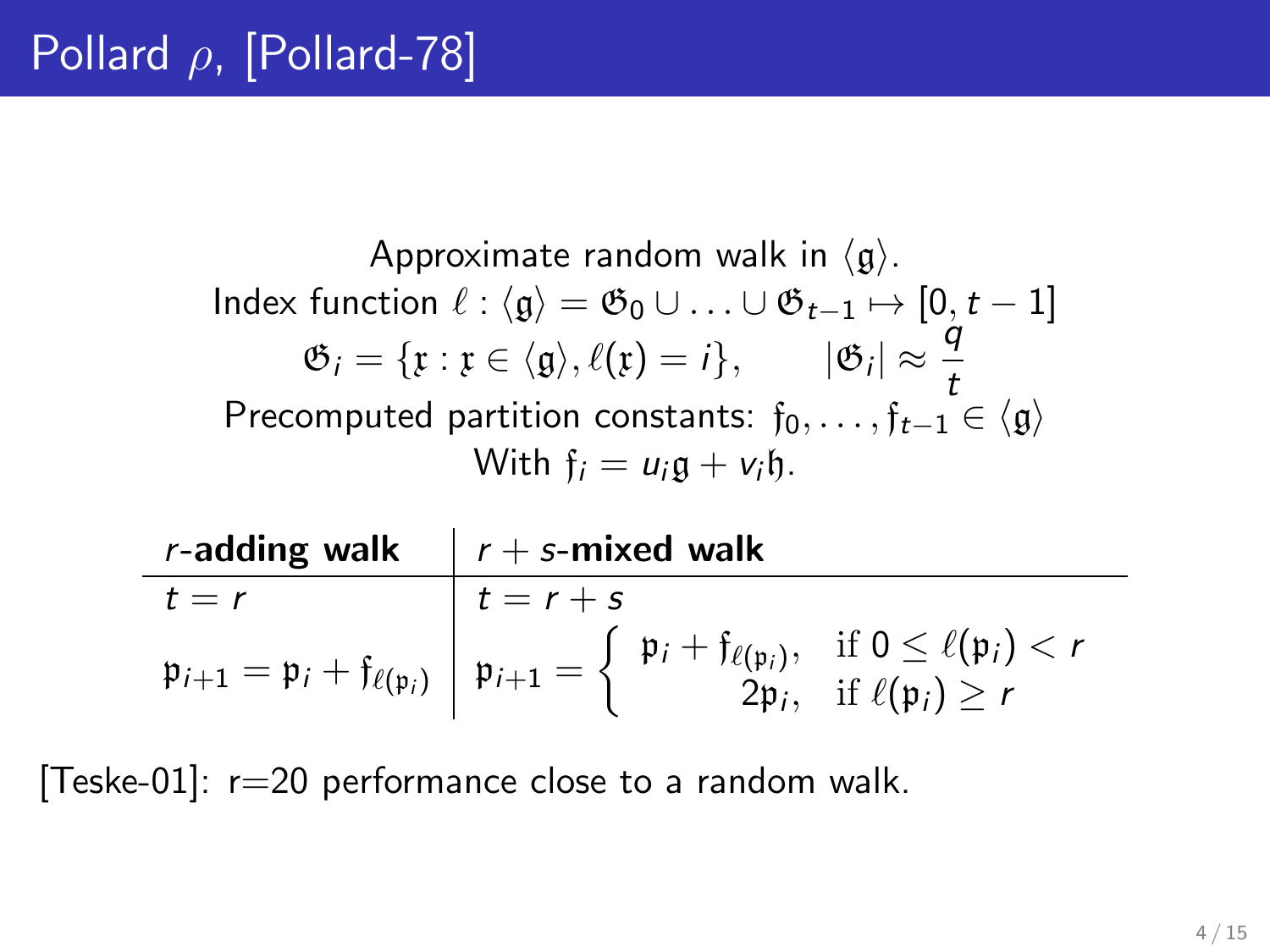### [Wiener,Zuccherato-98]

Equivalence relation  $\sim$  on  $\langle \mathfrak{g} \rangle$  by  $\mathfrak{p} \sim -\mathfrak{p}$  for  $\mathfrak{p} \in \langle \mathfrak{g} \rangle$ .

Instead of searching  $\langle \mathfrak{g} \rangle$  of size  $q$  search  $\langle \mathfrak{g} \rangle \! \! / \! \sim$  of size about  $\frac{q}{2}$  for collisions.

**Advantage:** Reduces the number of steps by a factor of  $\sqrt{2}$ . **Efficient to compute:** Given  $(x, y) \in \langle \mathfrak{g} \rangle \rightarrow -\langle x, y \rangle = \langle x, -y \rangle$ 

[Duursma,Gaudry,Morain-99],[Gallant,Lambert,Vanstone-00]

For Koblitz curves the Frobenius automorphism of a degree t binary extension field leads to a further  $\sqrt{t}$ -fold speedup.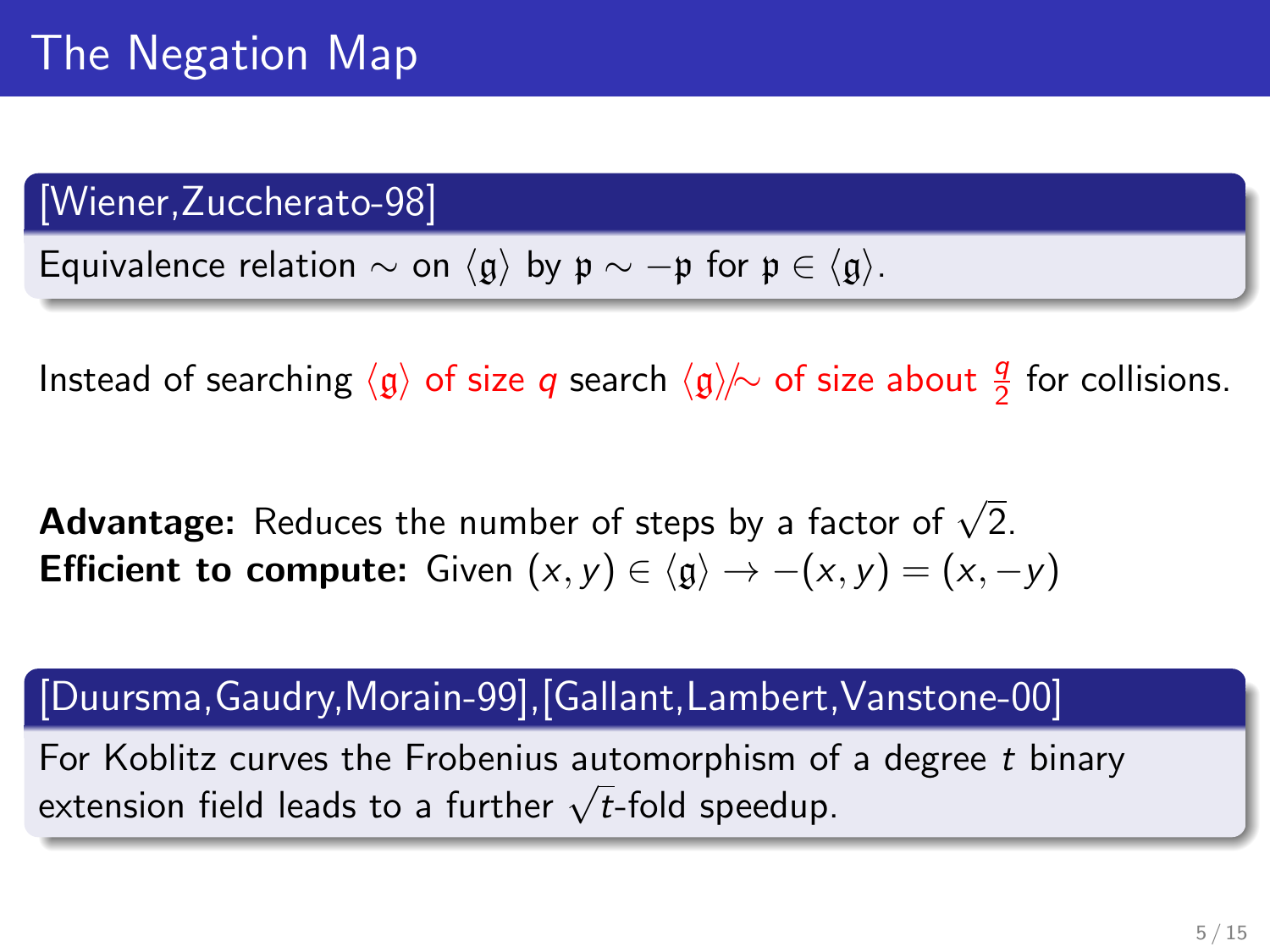Well-known disadvantage: as presented no solution to large ECDLPs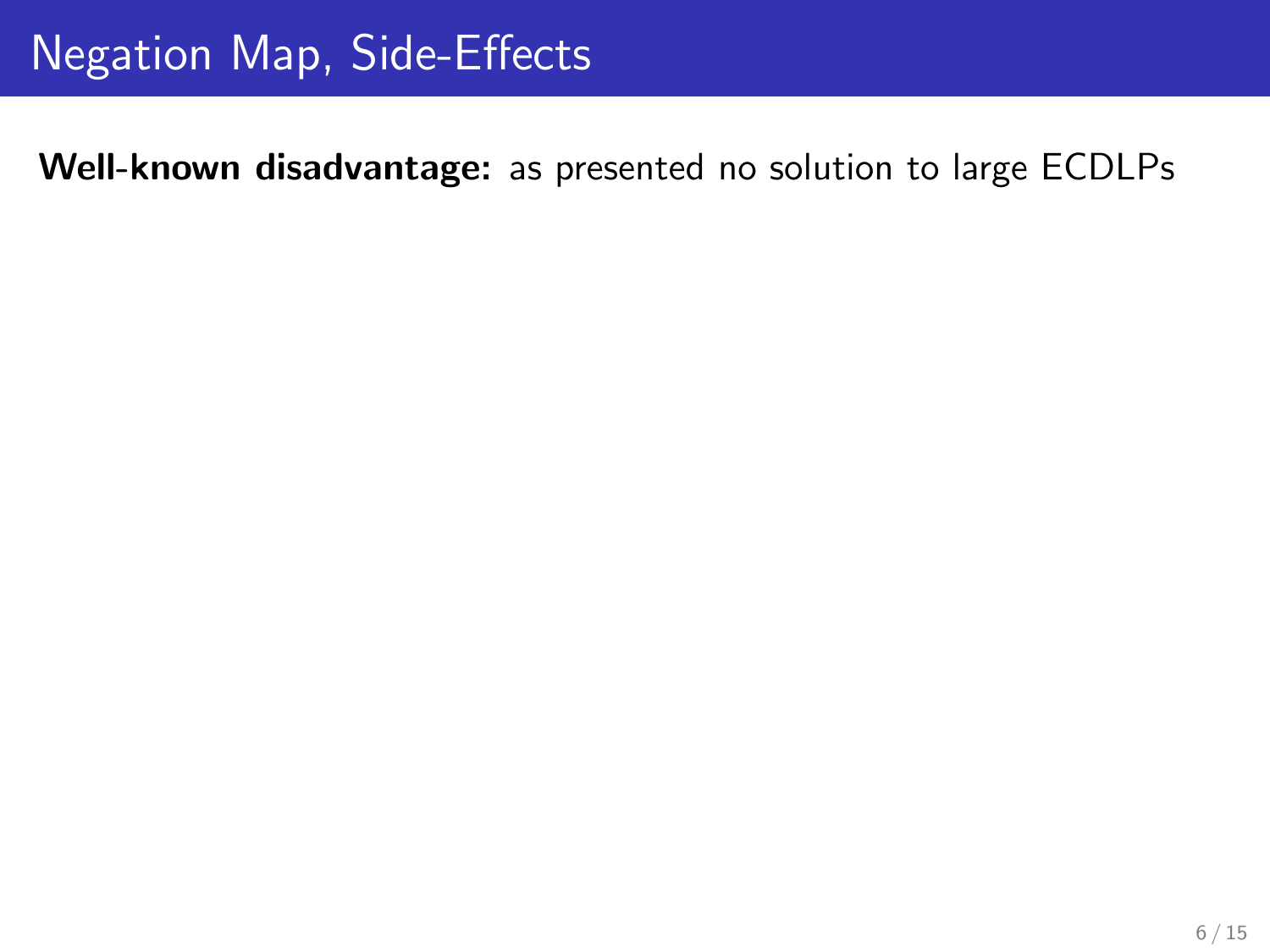Well-known disadvantage: fruitless cycles

$$
\mathfrak{p} \xrightarrow{(i,-)} -(\mathfrak{p} + \mathfrak{f}_i) \xrightarrow{(i,-)} \mathfrak{p}.
$$

At any step in the walk the probability to enter a fruitless 2-cycle is  $\frac{1}{2r}$ [Duursma,Gaudry,Morain-99] (Proposition 31)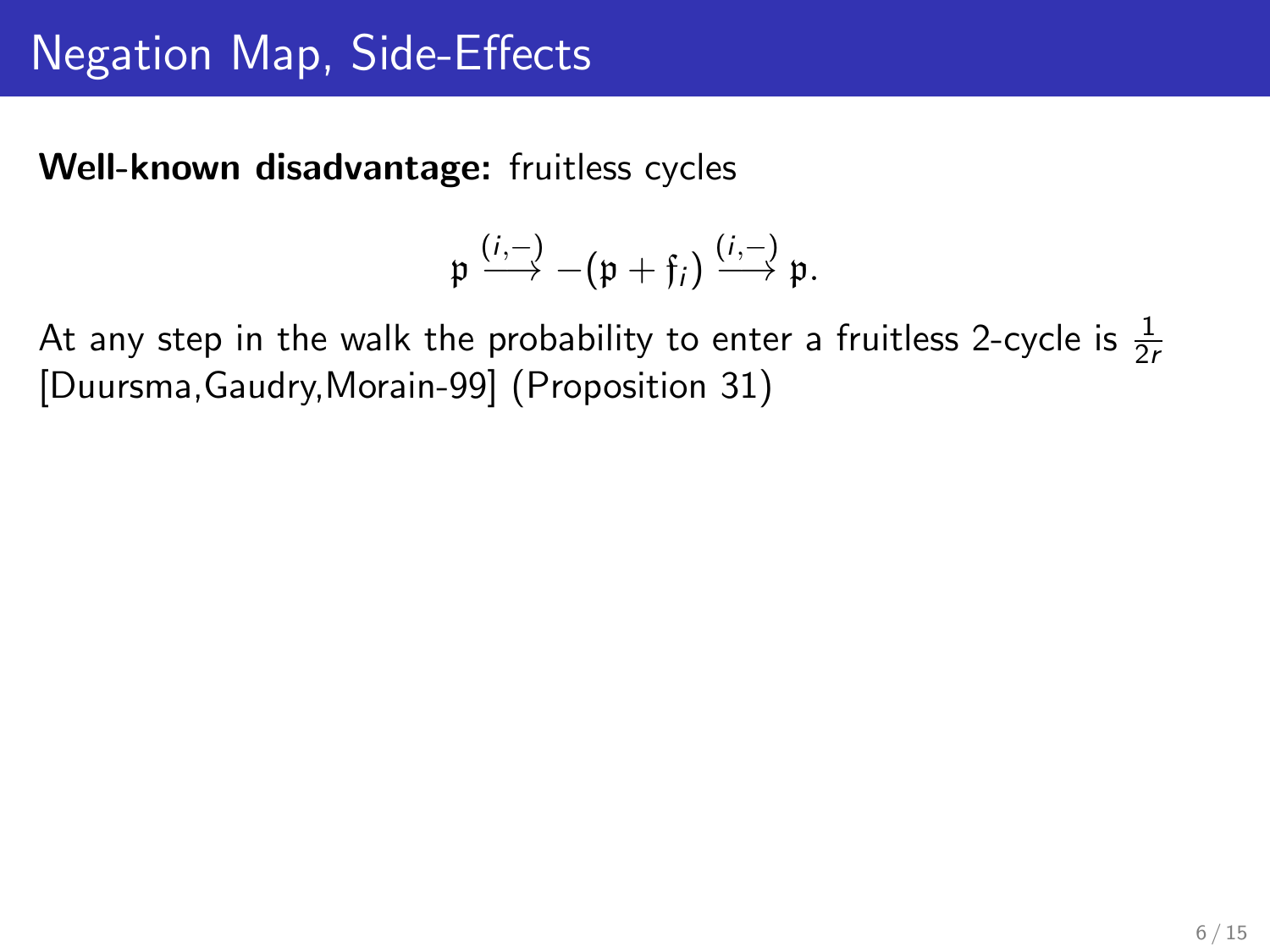Well-known disadvantage: fruitless cycles

$$
\mathfrak{p} \stackrel{(i,-)}{\longrightarrow} -(\mathfrak{p} + \mathfrak{f}_i) \stackrel{(i,-)}{\longrightarrow} \mathfrak{p}.
$$

At any step in the walk the probability to enter a fruitless 2-cycle is  $\frac{1}{2r}$ [Duursma,Gaudry,Morain-99] (Proposition 31)

2-cycle reduction technique: [Wiener,Zuccherato-98]

$$
f(\mathfrak{p}) = \left\{ \begin{array}{ll} E(\mathfrak{p}) & \text{if } j = \ell(\sim(\mathfrak{p} + \mathfrak{f}_j)) \text{ for } 0 \leq j < r \\ \sim(\mathfrak{p} + \mathfrak{f}_i) & \text{with } i \geq \ell(\mathfrak{p}) \text{ minimal s.t. } \ell(\sim(\mathfrak{p} + \mathfrak{f}_i)) \neq i \text{ mod } r. \end{array} \right.
$$

once every  $r^r$  steps:  $E : \langle \mathfrak{g} \rangle \rightarrow \langle \mathfrak{g} \rangle$  may restart the walk Cost increase  $c = \sum_{i=1}^{r}$  $i=0$ 1  $\frac{1}{r'}$  with  $1 + \frac{1}{r} \le c \le 1 + \frac{1}{r-1}$ .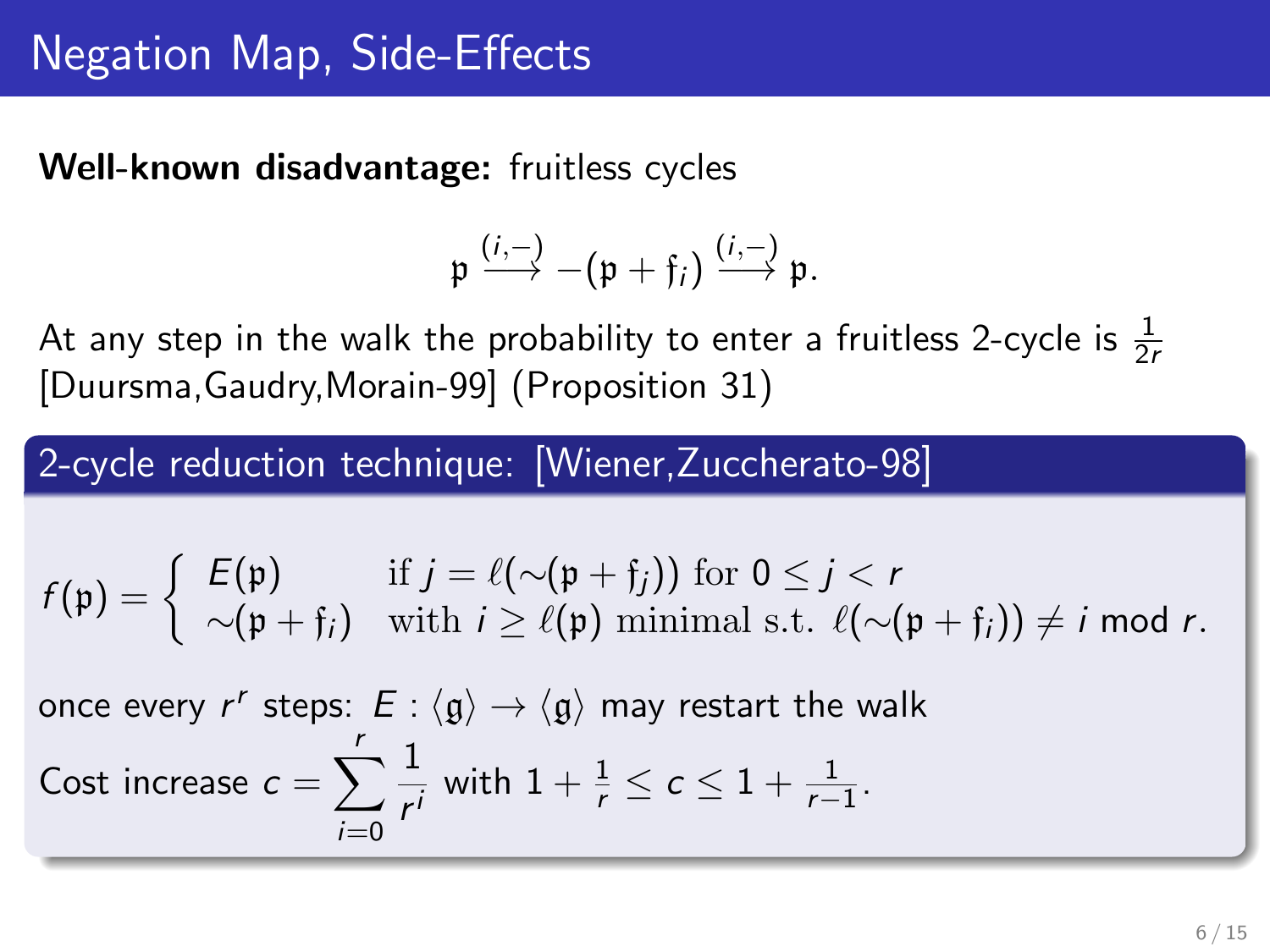# Dealing With Fruitless Cycles In General [Gallant,Lambert,Vanstone-00]



### Cycle Escaping

Add

- $\mathfrak{f}_{\ell(\mathfrak{p})+c}$  for a fixed  $c\in\mathsf{Z}$
- a precomputed value  $f'$
- $\mathfrak{f}''_{\ell(\mathfrak{p})}$  from a distinct list of  $r$  precomputed values  $\mathfrak{f}''_0, \mathfrak{f}''_1, \ldots, \mathfrak{f}''_{r-1}$

to a representative element of this cycle.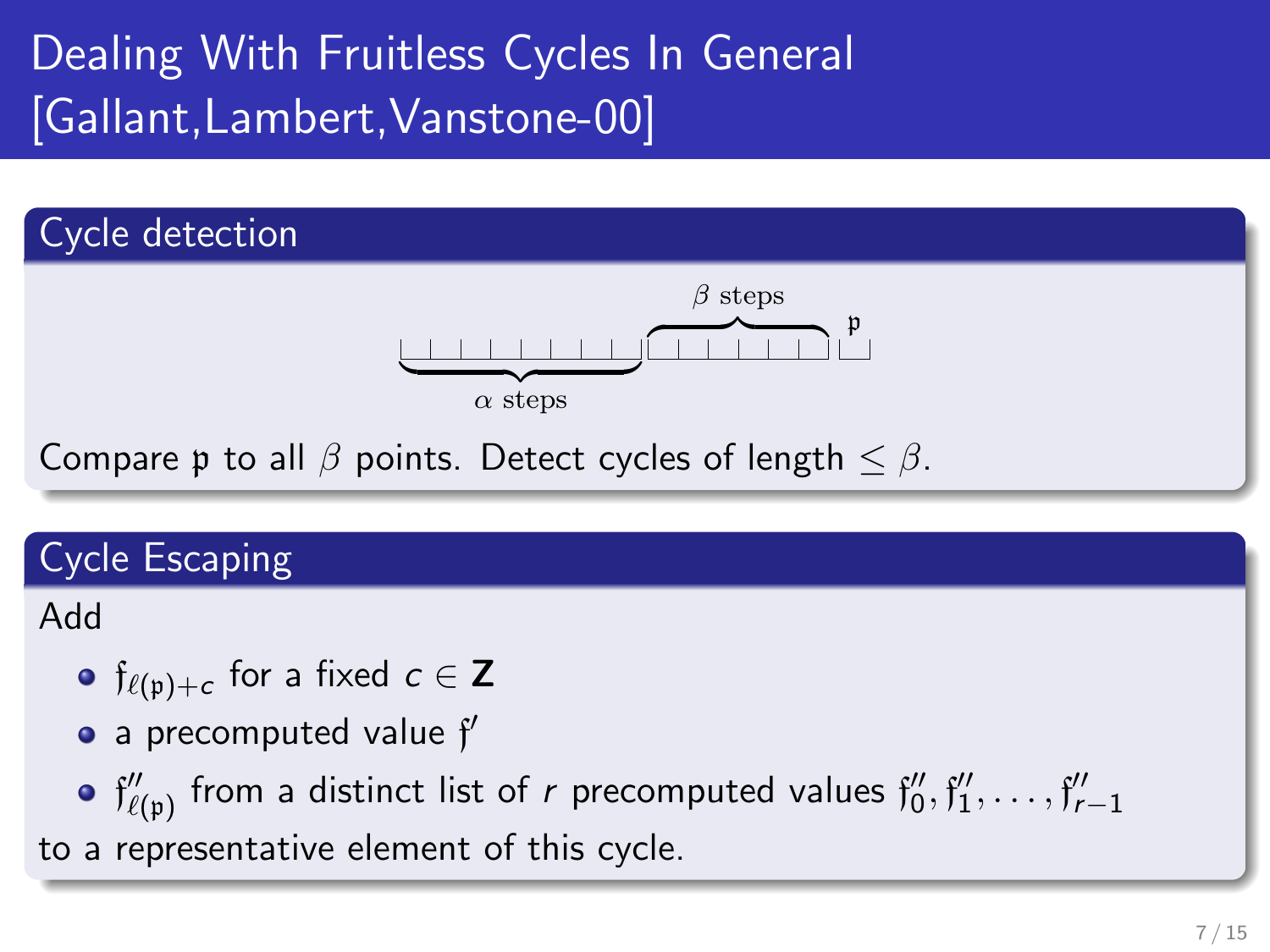### 2-cycles When Using The 2-cycle Reduction Technique



#### Lemma

The probability to enter a fruitless 2-cycle when looking ahead to reduce 2-cycles while using an r -adding walk is

$$
\frac{1}{2r}\left(\sum_{i=1}^{r-1}\frac{1}{r^i}\right)^2=\frac{(r^{r-1}-1)^2}{2r^{2r-1}(r-1)^2}=\frac{1}{2r^3}+O\left(\frac{1}{r^4}\right).
$$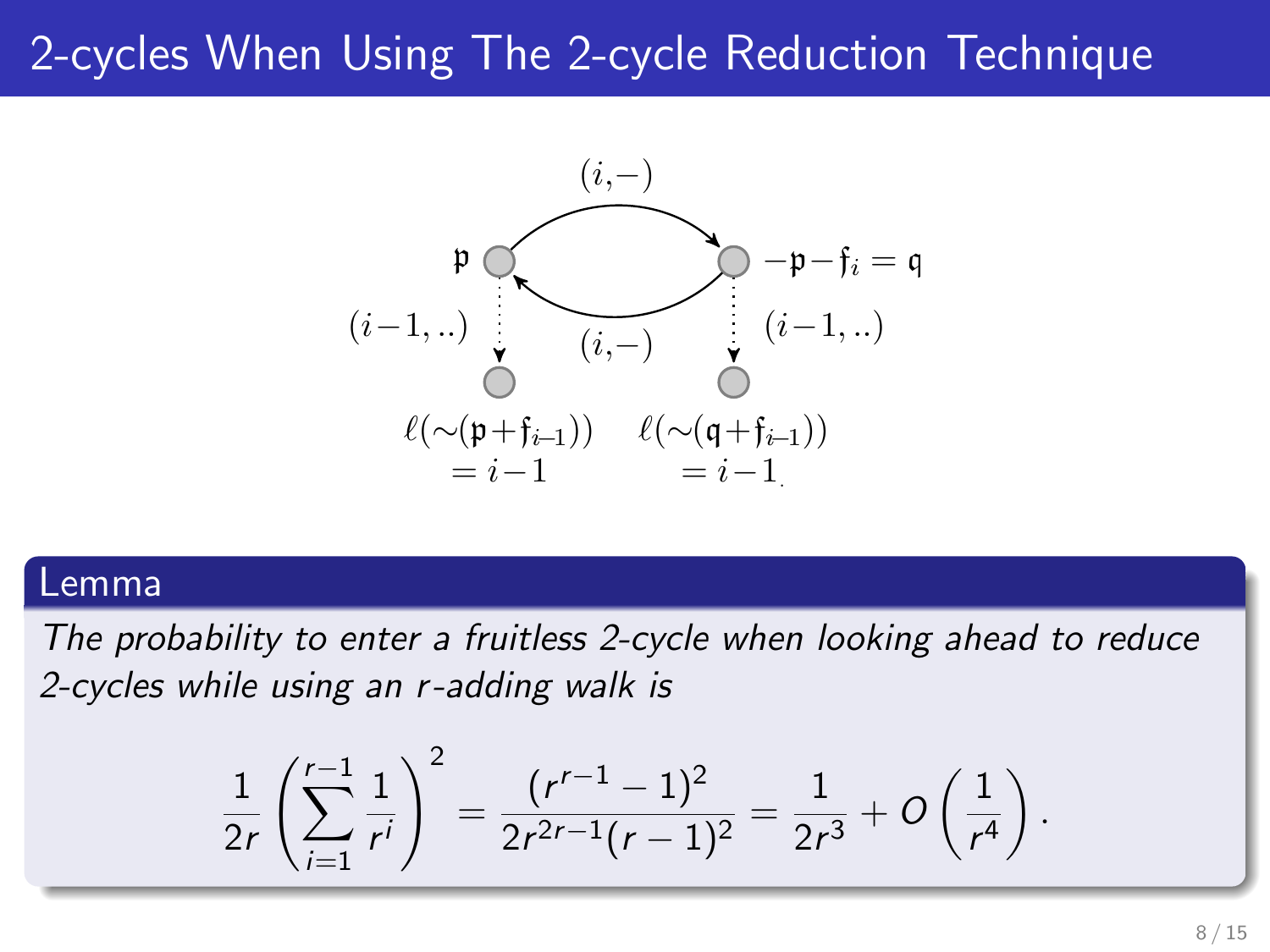$$
\mathfrak{p} \quad \xrightarrow{(i,+)} \quad \mathfrak{p} + \mathfrak{f}_i \quad \xrightarrow{(j,-)} \quad -\mathfrak{p} - \mathfrak{f}_i - \mathfrak{f}_j \quad \xrightarrow{(i,+)} \quad -\mathfrak{p} - \mathfrak{f}_j \quad \xrightarrow{(j,-)} \quad \mathfrak{p}.
$$

Fruitless 4-cycle starts with probability  $\frac{r-1}{4r^3}$ .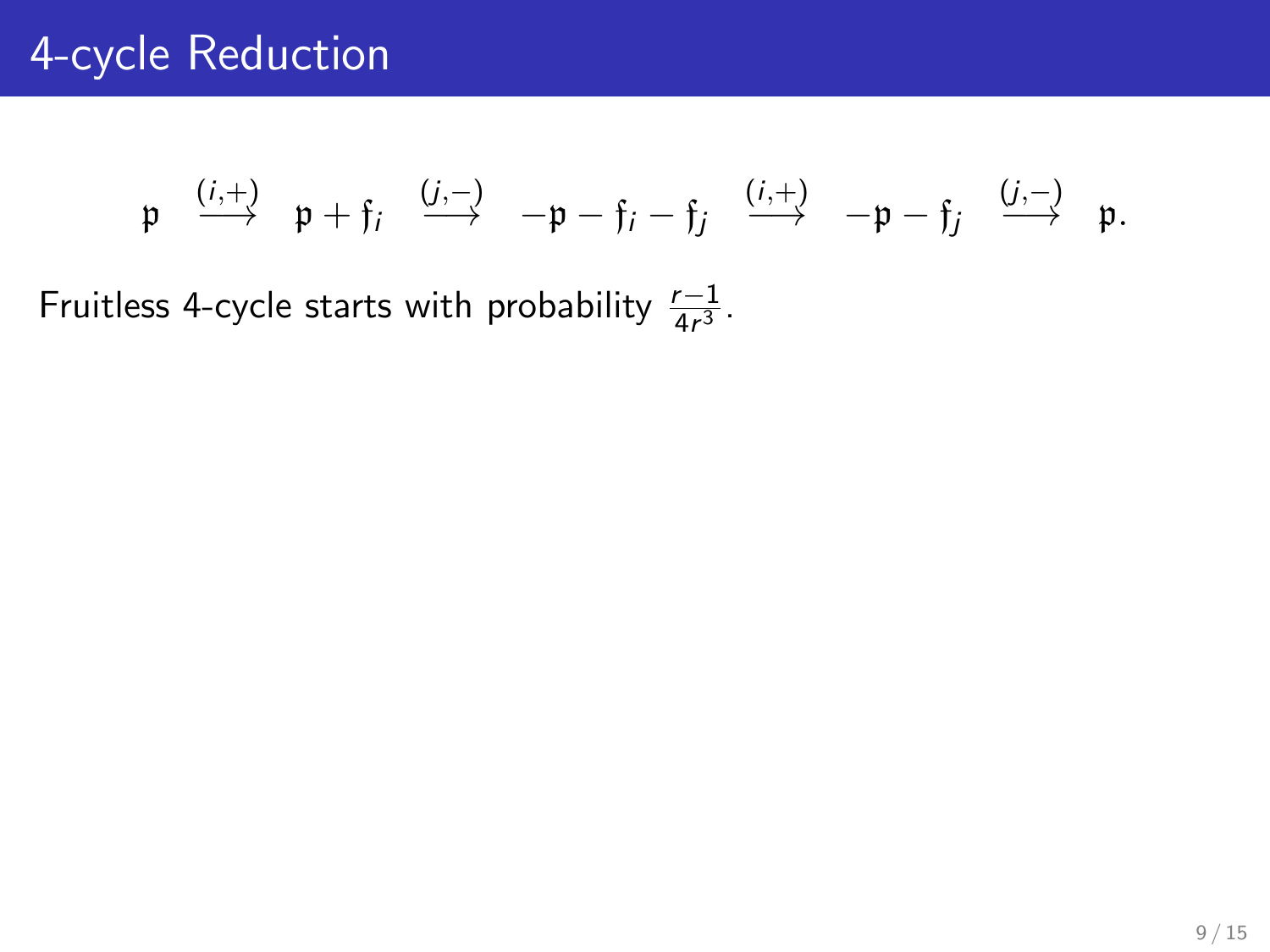$$
\mathfrak{p} \quad \xrightarrow{(i,+)} \quad \mathfrak{p} + \mathfrak{f}_i \quad \xrightarrow{(j,-)} \quad -\mathfrak{p} - \mathfrak{f}_i - \mathfrak{f}_j \quad \xrightarrow{(i,+)} \quad -\mathfrak{p} - \mathfrak{f}_j \quad \xrightarrow{(j,-)} \quad \mathfrak{p}.
$$

Fruitless 4-cycle starts with probability  $\frac{r-1}{4r^3}$ . Extend the 2-cycle reduction method to reduce 4-cycles:

$$
g(\mathfrak{p}) = \begin{cases} E(\mathfrak{p}) & \text{if } j \in \{ \ell(\mathfrak{q}), \ell(\sim(\mathfrak{q} + \mathfrak{f}_{\ell(\mathfrak{q})})) \} \text{ or } \ell(\mathfrak{q}) = \ell(\sim(\mathfrak{q} + \mathfrak{f}_{\ell(\mathfrak{q})})) \\ \text{where } \mathfrak{q} = \sim(\mathfrak{p} + \mathfrak{f}_{j}), \text{ for } 0 \leq j < r, \\ \mathfrak{q} = \sim(\mathfrak{p} + \mathfrak{f}_{j}) \text{ with } i \geq \ell(\mathfrak{p}) \text{ minimal s.t.} \\ i \text{ mod } r \neq \ell(\mathfrak{q}) \neq \ell(\sim(\mathfrak{q} + \mathfrak{f}_{\ell(\mathfrak{q})})) \neq i \text{ mod } r. \end{cases}
$$

**Disadvantage:** more expensive iteration function:  $\geq \frac{r+4}{r}$ r **Advantage:** positive effect of  $\sqrt{\frac{r-1}{r}}$  $\frac{-1}{r}$  since

 $\mathsf{image}(g) \subset \langle \mathfrak{g} \rangle$  with  $|\mathsf{image}(g)| \approx \frac{r-1}{r} |\langle \mathfrak{g} \rangle|.$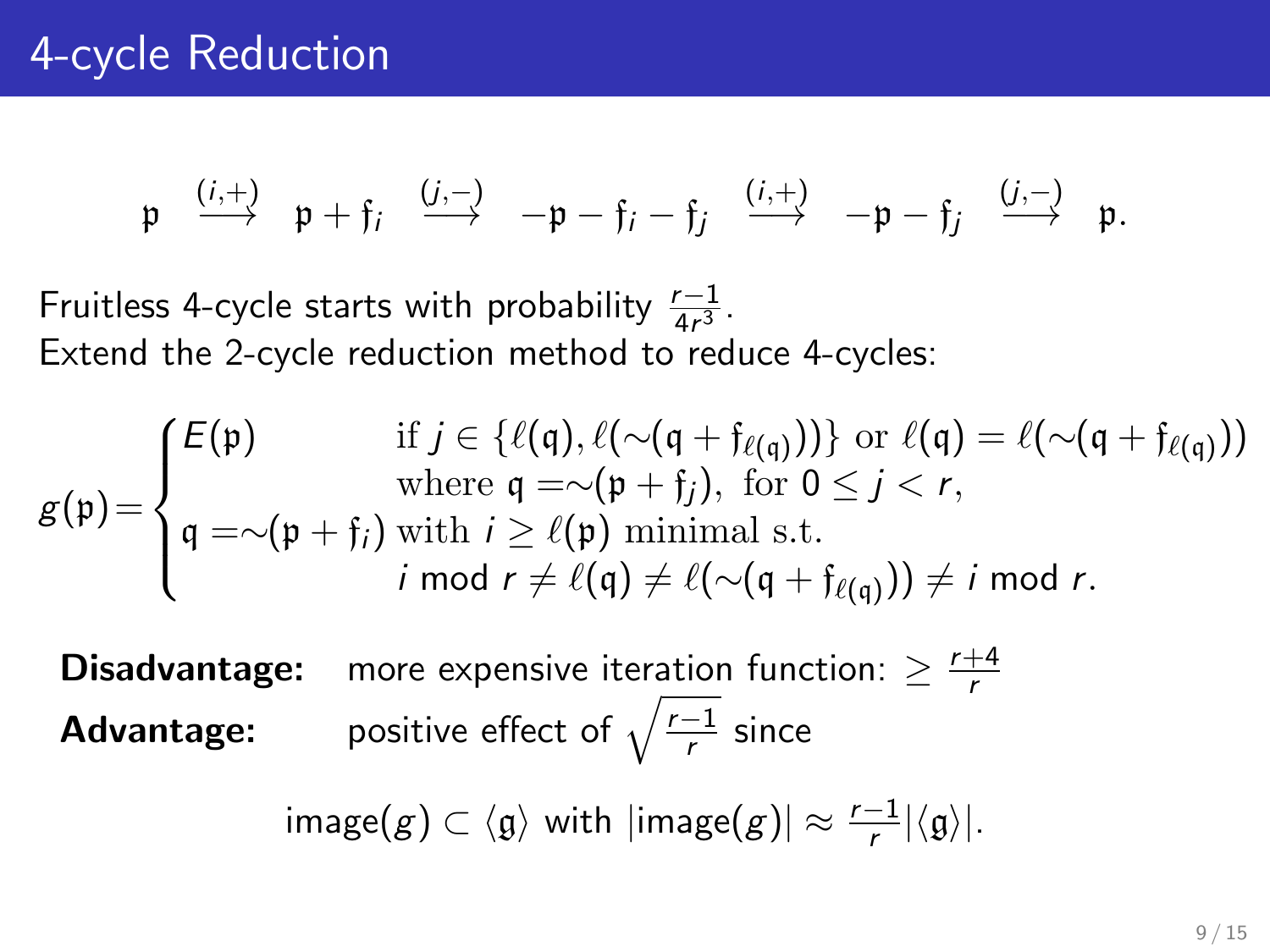### Example: 4-cycle With 4-cycle reduction

$$
\ell(\sim(\tilde{\mathfrak{p}} + \mathfrak{f}_k)) \in \{i, k\} \bigcirc
$$
\n
$$
\tilde{\mathfrak{p}} = \sim(\mathfrak{p} + \mathfrak{f}_i) \bigcirc
$$
\n
$$
\tilde{\mathfrak{p}} = \sim(\mathfrak{p} + \mathfrak{f}_i) \bigcirc
$$
\n
$$
\tilde{\mathfrak{p}} = \sim(\mathfrak{p} + \mathfrak{f}_i) \bigcirc
$$
\n
$$
\mathfrak{p} \longrightarrow (\mathfrak{p} + \mathfrak{f}_i) \bigcirc
$$
\n
$$
\mathfrak{p} \longrightarrow (\mathfrak{p} + \mathfrak{f}_i) \bigcirc
$$
\n
$$
\mathfrak{p} \longrightarrow (\mathfrak{p} + \mathfrak{f}_{i+1}) \bigcirc
$$
\n
$$
\mathfrak{p} \longrightarrow (\mathfrak{p} + \mathfrak{f}_{i+1}) \bigcirc
$$
\n
$$
\mathfrak{p} \longrightarrow (\mathfrak{p} + \mathfrak{f}_{i+1} + \mathfrak{f}_j) \bigcirc
$$
\n
$$
\mathfrak{p} = \sim(\mathfrak{p} + \mathfrak{f}_{i+1} + \mathfrak{f}_j) \bigcirc
$$
\n
$$
\ell(\sim(\bar{\mathfrak{p}} + \mathfrak{f}_l)) \in \{j, l\} \bigcirc
$$
\n
$$
\ell(\sim(\bar{\mathfrak{p}} + \mathfrak{f}_l)) \in \{j, l\} \bigcirc
$$
\n
$$
\mathfrak{p} = \mathfrak{p} \longrightarrow (\mathfrak{p} + \mathfrak{p} + \mathfrak{p} + \mathfrak{p} + \mathfrak{p} + \mathfrak{p} + \mathfrak{p} + \mathfrak{p} + \mathfrak{p} + \mathfrak{p} + \mathfrak{p} + \mathfrak{p} + \mathfrak{p} + \mathfrak{p} + \mathfrak{p} + \mathfrak{p} + \mathfrak{p} + \mathfrak{p} + \mathfrak{p} + \mathfrak{p} + \mathfrak{p} + \mathfrak{p} + \mathfrak{p} + \mathfrak{p} + \mathfrak{p} + \mathfrak{p} + \mathfrak{p} + \mathfrak{p} + \mathfr
$$

10 / 15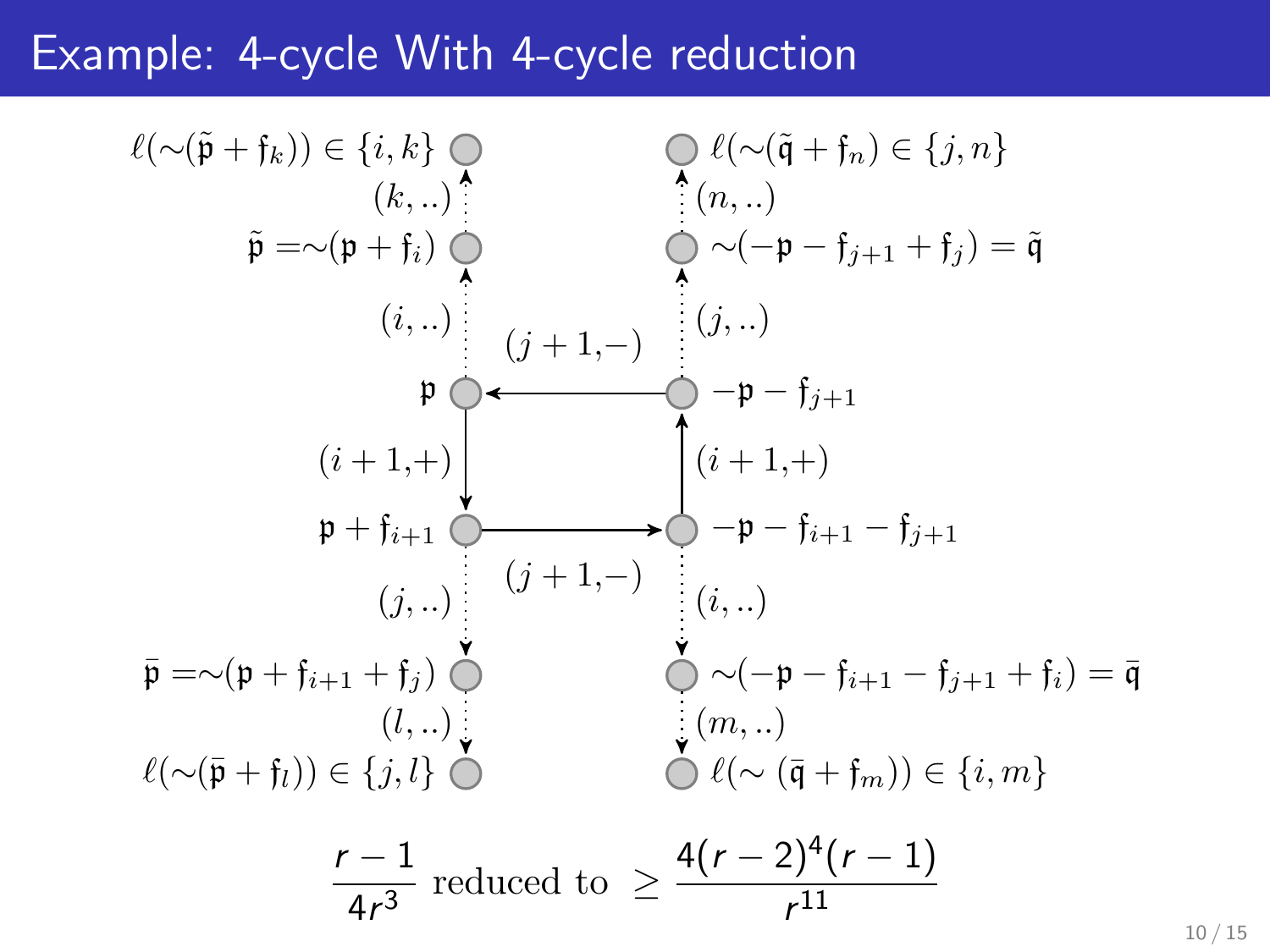### Large r-adding Walks

- $\bullet$  Probability to enter cycle depends on the number of partitions  $r$
- Why not simply increase r?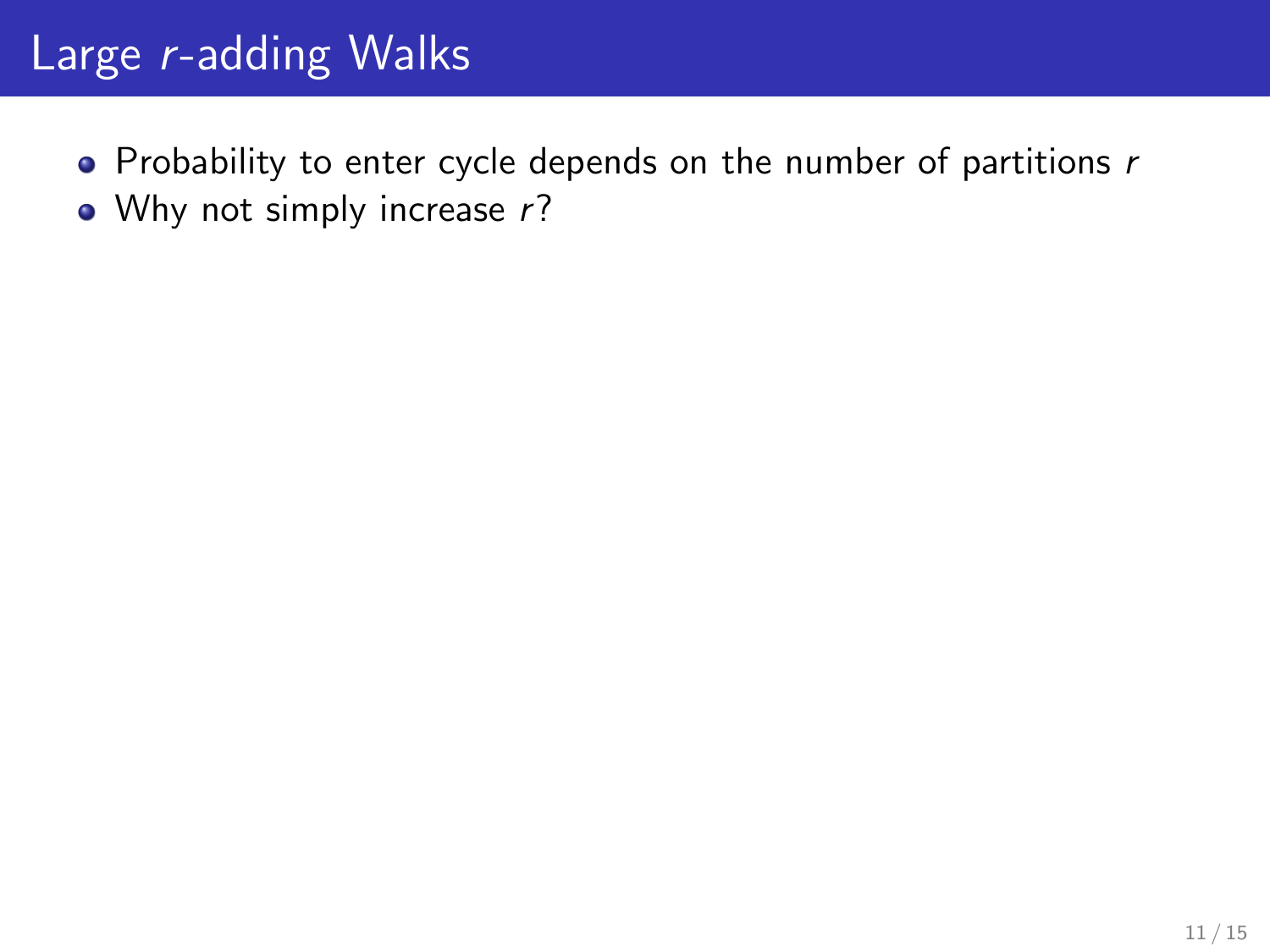## Large r-adding Walks

- $\bullet$  Probability to enter cycle depends on the number of partitions r
- Why not simply increase r?



- Practical performance penalty (cache-misses)
- **•** Fruitless cycles still occur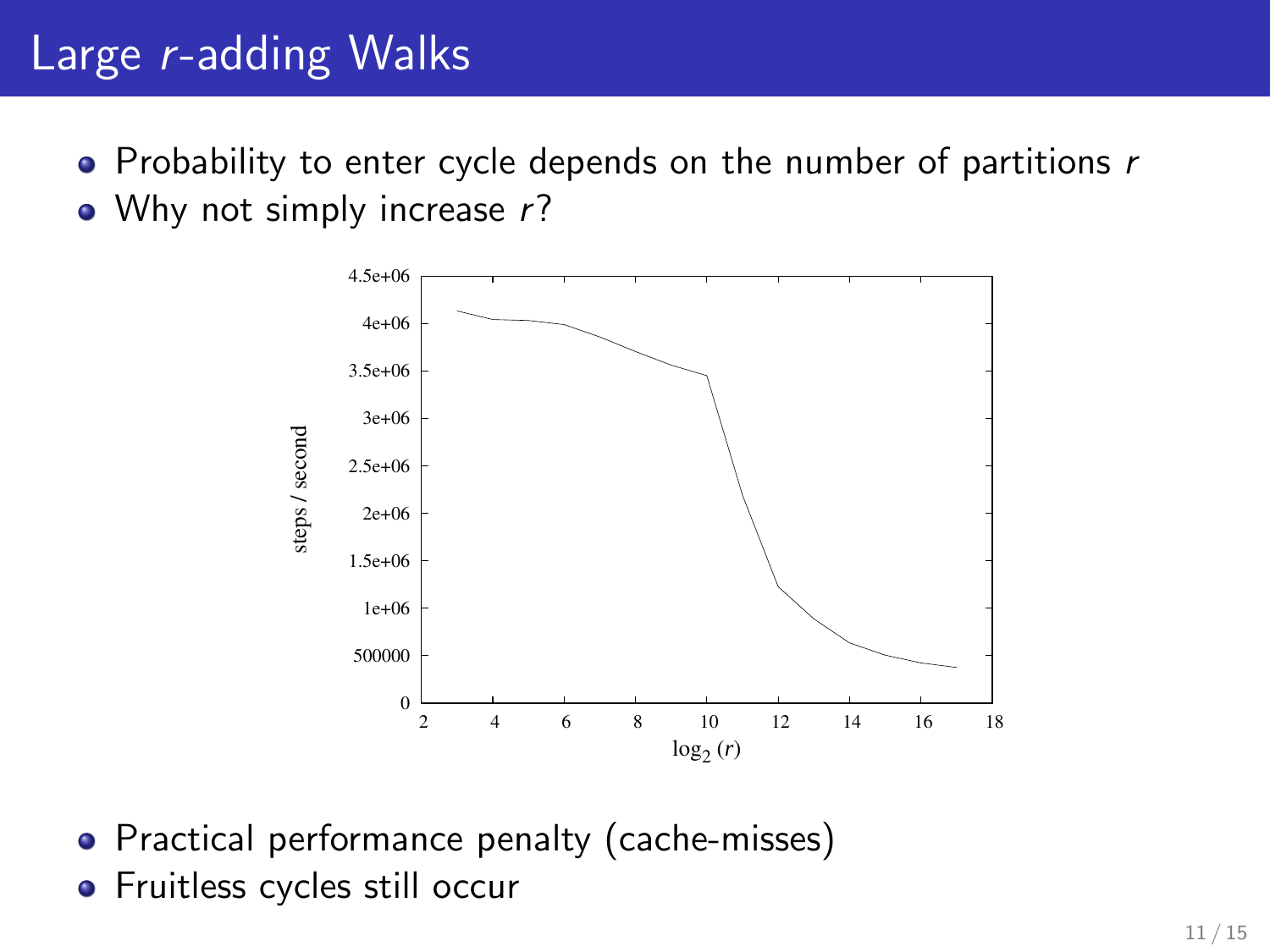# Recurring Cycles

Using

- $r$ -adding walk with a medium sized  $r$  and
- $\bullet \{ 2, 4 \}$ -reduction technique and
- cycle escaping techniques

it is still very unlikely to solve any large ECDLP.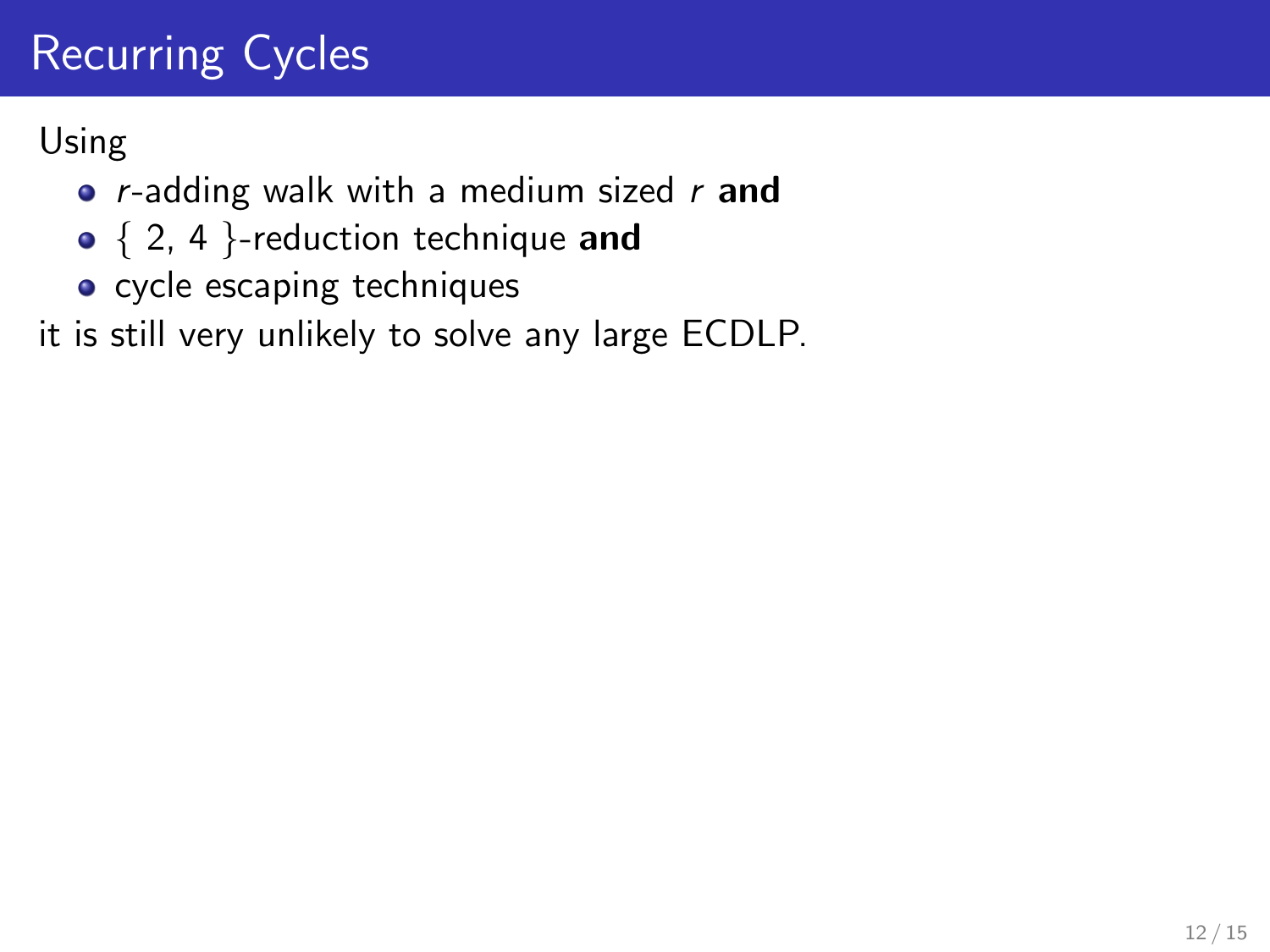# Recurring Cycles

Using

- $r$ -adding walk with a medium sized  $r$  and
- $\bullet \{ 2, 4 \}$ -reduction technique and
- cycle escaping techniques

it is still very unlikely to solve any large ECDLP.

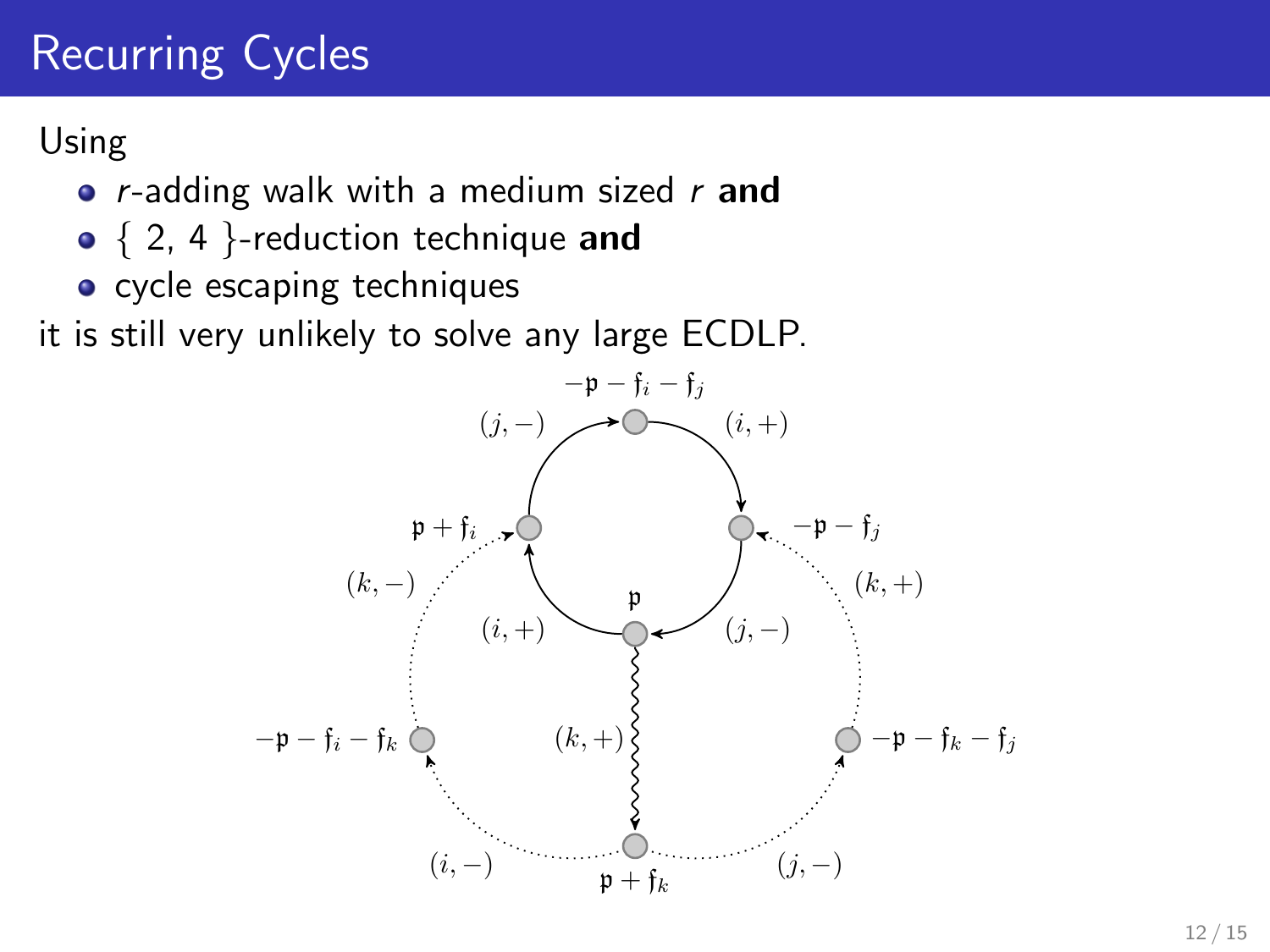Reduce the number of fruitless (recurring) cycles by using a mixed-walk

- a cycle with at least one doubling is most likely not fruitless
- **•** doublings are more expensive than additions

Use doublings to escape cycles, eliminates recurring cycles.

$$
\overline{f}(\mathfrak{p}) = \begin{cases} \sim (\mathfrak{p} + \mathfrak{f}_{\ell(\mathfrak{p})}) & \text{if } \ell(\mathfrak{p}) \neq \ell(\sim (\mathfrak{p} + \mathfrak{f}_{\ell(\mathfrak{p})})), \\ \sim (2\mathfrak{p}) & \text{otherwise}, \end{cases}
$$

$$
\bar{g}(\mathfrak{p}) = \begin{cases} \mathfrak{q} = \sim (\mathfrak{p} + \mathfrak{f}_{\ell(\mathfrak{p})}) & \text{if } \ell(\mathfrak{q}) \neq \ell(\mathfrak{p}) \neq \ell(\sim(\mathfrak{q} + \mathfrak{f}_{\ell(\mathfrak{q})})) \neq \ell(\mathfrak{q}), \\ \sim (2\mathfrak{p}) & \text{otherwise.} \end{cases}
$$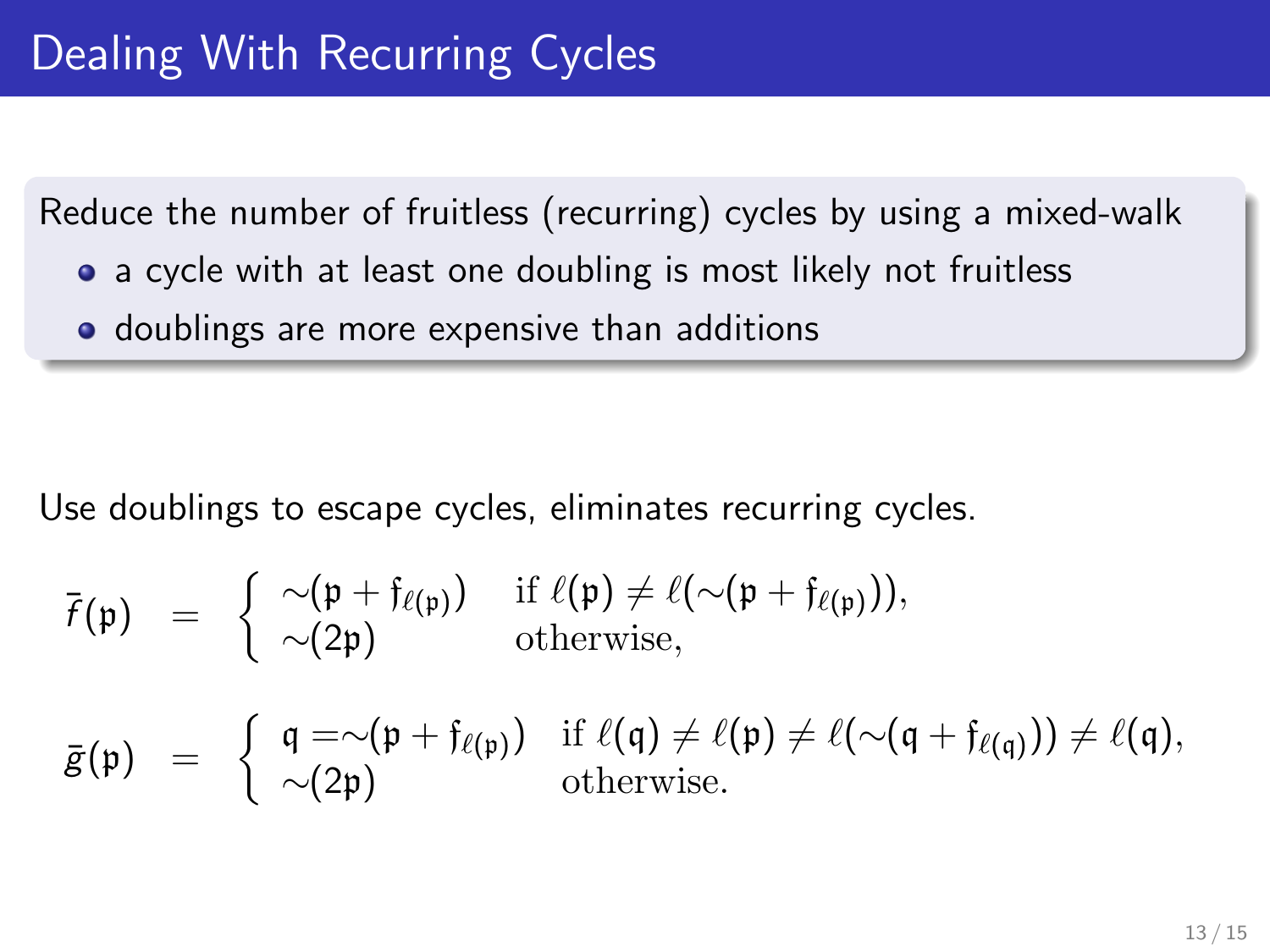|                                                                                                              |  |  |  |  | $r = 16$ $r = 32$ $r = 64$ $r = 128$ $r = 256$ $r = 512$                                                                                                                                                                                                                                          |  |  |  |  |  |  |  |
|--------------------------------------------------------------------------------------------------------------|--|--|--|--|---------------------------------------------------------------------------------------------------------------------------------------------------------------------------------------------------------------------------------------------------------------------------------------------------|--|--|--|--|--|--|--|
| Without negation map                                                                                         |  |  |  |  |                                                                                                                                                                                                                                                                                                   |  |  |  |  |  |  |  |
|                                                                                                              |  |  |  |  | 7.29: 0.98 7.28: 0.99 7.27: 1.00 7.19: 0.99 6.97: 0.96 6.78: 0.94                                                                                                                                                                                                                                 |  |  |  |  |  |  |  |
| With negation map                                                                                            |  |  |  |  |                                                                                                                                                                                                                                                                                                   |  |  |  |  |  |  |  |
| just $g \mid 0.00$ : 0.00 0.00: 0.00 0.00: 0.00 0.00: 0.00 0.04: 0.01 3.59: 0.70                             |  |  |  |  |                                                                                                                                                                                                                                                                                                   |  |  |  |  |  |  |  |
| just $\bar{e}$ 3.34: 0.64 4.89: 0.95 5.85: 1.14 6.10: 1.19 6.28: 1.23 6.18: 1.21                             |  |  |  |  |                                                                                                                                                                                                                                                                                                   |  |  |  |  |  |  |  |
| f, e $\vert 0.00: 0.00 \vert 0.00: 0.00 \vert 1.52: 0.30 \vert 5.93: 1.16 \vert 6.47: 1.27 \vert 6.36: 1.25$ |  |  |  |  |                                                                                                                                                                                                                                                                                                   |  |  |  |  |  |  |  |
| $f, \bar{e}$                                                                                                 |  |  |  |  | $ 3.71: 0.72 6.36: 1.24 6.50: 1.27 6.57: 1.29 6.47: 1.27 6.30: 1.25$                                                                                                                                                                                                                              |  |  |  |  |  |  |  |
| g, e                                                                                                         |  |  |  |  | $ 0.00: 0.00 0.01: 0.00 4.89: 0.96 6.22: 1.22 6.23: 1.22 6.05: 1.19$                                                                                                                                                                                                                              |  |  |  |  |  |  |  |
| $g, \bar{e}$                                                                                                 |  |  |  |  | $\vert 0.76: 0.15 \vert 5.91: 1.17 \vert 6.02: 1.18 \vert 6.25: 1.23 \vert 6.13: 1.20 \vert 6.00: 1.18 \vert 6.01: 1.16 \vert 6.00: 1.18 \vert 6.00: 1.18 \vert 6.00: 1.18 \vert 6.00: 1.18 \vert 6.00: 1.18 \vert 6.00: 1.18 \vert 6.00: 1.18 \vert 6.00: 1.18 \vert 6.00: 1.18 \vert 6.00: 1.1$ |  |  |  |  |  |  |  |